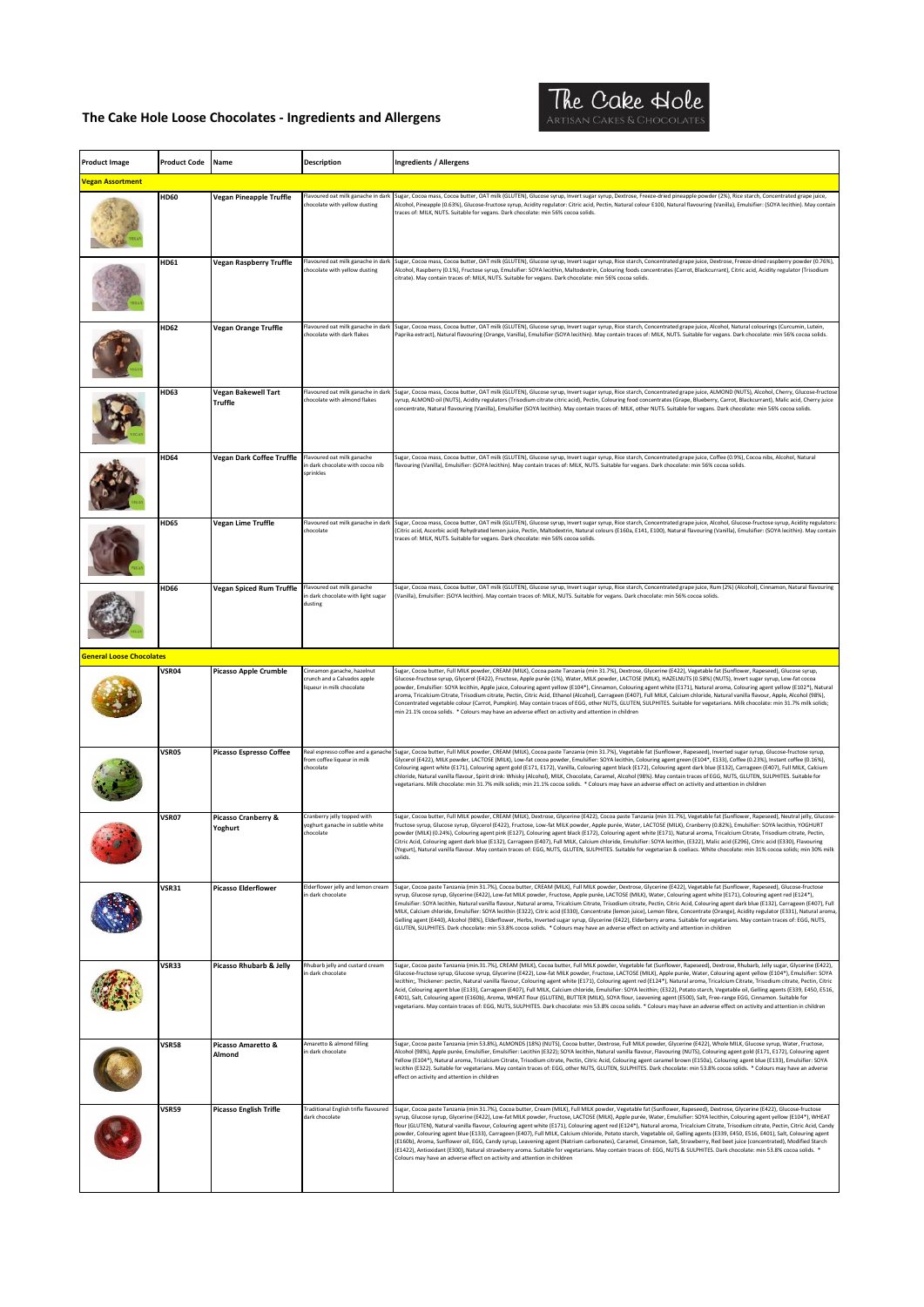

| <b>Product Image</b> | <b>Product Code</b> | Name                           | <b>Description</b>                                                                       | <b>Ingredients / Allergens</b>                                                                                                                                                                                                                                                                                                                                                                                                                                                                                                                                                                                                                                                                                                                                                                                                                                                                                                                                                                                  |
|----------------------|---------------------|--------------------------------|------------------------------------------------------------------------------------------|-----------------------------------------------------------------------------------------------------------------------------------------------------------------------------------------------------------------------------------------------------------------------------------------------------------------------------------------------------------------------------------------------------------------------------------------------------------------------------------------------------------------------------------------------------------------------------------------------------------------------------------------------------------------------------------------------------------------------------------------------------------------------------------------------------------------------------------------------------------------------------------------------------------------------------------------------------------------------------------------------------------------|
|                      | <b>CU820</b>        | Cappuccino                     | Milk chocolate with coffee/                                                              | Milk chocolate (30%) (Sugar, Cocoa butter, Whole MILK powder, Cocoa mass, Emulsifier (SOYA lecithin), Flavour (Vanilla)), Glucose syrup, Sugar, Margarine (Vegetable fat (Palm)                                                                                                                                                                                                                                                                                                                                                                                                                                                                                                                                                                                                                                                                                                                                                                                                                                 |
|                      |                     |                                | caramel filling on croquant base                                                         | in varying proportions, Vegetable oil (Sunflower), Water, Salt, Emulsifier (Sunflower lecithin), Skimmed MILK powder, Flavour (BUTTER (MILK)), Acidity regulator (Citric acid)),<br>Dark chocolate (8%) (Sugar, Cocoa mass, Cocoa butter, Skimmed cocoa powder, Emulsifier (SOYA lecithin)), Whole MILK, CASHEW NUTS, Cocoa mass, Colour (Caramel), Flavour<br>(Coffee, Vanilla), BUTTER (MILK) oil, Skimmed cocoa powder, Anhydrous MILK fat, Emulsifier (SOYA lecithin), Stabiliser (Sodium phosphate), Water, Antioxidant (Tocopherol-rich<br>extract), Vegetable oil (Sunflower), Preservative (Potassium sorbate, Sodium benzoate). Suitable for vegetarians. Milk chocolate: min 32% cocoa solids; min 18% milk solids. Dark<br>chocolate: min 50% cocoa solids.                                                                                                                                                                                                                                          |
|                      | CU861               | Chantilly                      | White chocolate with a light vanilla<br>filling                                          | Glucose syrup, White chocolate (22%) (Sugar, Whole MILK powder, Cocoa butter, Emulsifier (SOYA lecithin), Flavour (Vanilla)), Sugar, Margarine (Vegetable fat (Palm) in varying<br>proportions, Vegetable oil (Sunflower), Water, Salt, Emulsifier (Sunflower lecithin), Skimmed MILK powder, Flavour (BUTTER (MILK)), Acidity regulator (Citric acid)), Dark<br>chocolate (8%) (Sugar, Cocoa mass, Cocoa butter, Skimmed cocoa powder, Emulsifier (SOYA lecithin)), Whole MILK, Milk chocolate (2%) (Sugar, Cocoa butter, Whole MILK powder<br>Cocoa mass, Emulsifier (SOYA lecithin), Flavour (Vanilla)), CASHEW NUTS, Alcohol, Flavour (Vanilla), BUTTER (MILK) oil, Stabiliser (Sodium phosphate), Antioxidant (Tocopherol-<br>rich extract), Vegetable oil (Sunflower), Preservative (Potassium sorbate), Water. Suitable for vegetarians. Milk chocolate: min 32% cocoa solids; min 18% milk solids. White<br>chocolate: min 24% cocoa solids; min 24% milk solids. Dark chocolate: min 50% cocoa solids. |
|                      | X02                 | <b>Cerisette</b>               | Whole cherry in brandy enrobed in<br>dark chocolate (Care - contains<br>stalk and stone) | Whole Cherry in Cherry Liqueur - ALLERGENS: MILK, SOYA. May contain traces of: SULPHITES. *Warning: contains stalk & stone. Choking hazard: not suitable for children. Suitable<br>for vegetarians.                                                                                                                                                                                                                                                                                                                                                                                                                                                                                                                                                                                                                                                                                                                                                                                                             |
|                      | X04                 | <b>Dark Ginger</b>             | Enrobed in dark chocolate                                                                | Sugar, Ginger (35%), Cocoa mass, Cocoa butter, Emulsifier: SOYA lecithin. Suitable for vegetarians. May contain traces of: MILK & SULPHITES. Dark chocolate: min 56.80% cocoa<br>solids.                                                                                                                                                                                                                                                                                                                                                                                                                                                                                                                                                                                                                                                                                                                                                                                                                        |
|                      | <b>VE54</b>         | <b>Orange Slices</b>           | Half dipped in dark chocolate                                                            | Glucose-fructose syrup, Sugar, Orange (18%), Cocoa mass, Cocoa butter, Emulsifier (SOYA lecithin), Acid: Citric acid, Preservative: E202, E223 (SULPHITES). Suitable for vegans.<br>May contain traces of: MILK. Dark chocolate: min 56.80% cocoa solids.                                                                                                                                                                                                                                                                                                                                                                                                                                                                                                                                                                                                                                                                                                                                                       |
|                      | <b>VC278</b>        | <b>Orangettes</b>              | Enrobed in<br>dark chocolate                                                             | Orange peel with dextrose (Orange peel, Glucose-fructose syrup, Sacharose, Acidity regulator: Citric acid, SULPHITE, Dextrose), Dark couverture chocolate (Cocoa mass, Sugar,<br>Cocoa butter, Emulsifier: SOYA lecithin). Suitable for vegans. May contain traces of GLUTEN, MILK & NUTS. Dark chocolate: min 79% cocoa solids.                                                                                                                                                                                                                                                                                                                                                                                                                                                                                                                                                                                                                                                                                |
|                      | AN33                | Florence                       | Hazelnut praline with Florentine<br>top                                                  | Sugar, Cocoa mass, Cocoa butter, Whole MILK powder, Vegetable fats (Hardened palm, Hardened palm kernel, Palm, Sunflower), HAZELNUTS (NUTS), Vegetable oils (Rapeseed<br>(Partially hydrogenated)), Dextrose, ALMOND shavings (NUTS), Glucose syrup, WHEY powder (MILK), BUTTER (MILK), Whipped CREAM (LACTOSE, MILK), Emulsifiers: E322<br>(Lecithins), E471 (Mono- and di-glycerides of fatty acids (SOYA)), Flavour, Stabiliser: E407 (Carageenan). May contain traces of: other NUTS. Suitable for vegetarians. Gluten-free.<br>Dark chocolate: min 53% cocoa solids. Milk chocolate: min 29% cocoa solids. White chocolate: min 25% cocoa solids.                                                                                                                                                                                                                                                                                                                                                          |
|                      | PR100               | Gaia (Passion Fruit)           | ganache                                                                                  | White chocolate with passion fruit Sugar, Cocoa butter, Whole MILK powder, Whole MILK, Natural flavouring, Glucose syrup, Vegetable oils (Palm, Sunflower), Anhydrous MILK fat, Water, Emulsifiers (SOYA lecithin<br>lecithine), Natural flavouring, Cocoa mass, Acidity regulator (E330), Preservative (E202), Salt, Stabiliser (E339), Skimmed MILK powder. May contain traces of: EGGS, GLUTEN,<br>NUTS. Suitable for vegetarians. White chocolate: min 25.9% cocoa solids; min 22.7% milk solids.                                                                                                                                                                                                                                                                                                                                                                                                                                                                                                           |
|                      | CD029               | Natasha (Dark Ganache)         | Dark ganache                                                                             | Cocoa mass, Sugar, Water, Cocoa butter, MILK fat, Ethyl alcohol 96% vol, Humectant (E420ii), Rum 54% vol (Alcohol), Natural flavouring, Emulsifier (SOYA lecithin), Natural vanilla<br>flavouring, Spirit drink (NUTS). May contain traces of: EGGS, GLUTEN. Suitable for vegetarians. Dark chocolate: min 51% cocoa solids.                                                                                                                                                                                                                                                                                                                                                                                                                                                                                                                                                                                                                                                                                    |
|                      | CD053               | Nero (Dark Bitter<br>Ganache)  | Dark bitter ganache                                                                      | Cocoa mass, Sugar, Invert sugar syrup, Humectant (E420ii), Anhydrous MILK fat, Cocoa butter, Vegetable oils (Palm, Sunflower), Whole MILK, Water, Emulsifiers (SOYA lecithin,<br>Lecithine), Natural vanilla flavouring, Natural flavouring, Coffee, Preservative (E202), Salt, Acidity regulator (E330), Skimmed MILK powder, Flavouring. May contain traces of:<br>EGGS, GLUTEN, NUTS. Suitable for vegetarians. Dark chocolate: min 51% cocoa solids.                                                                                                                                                                                                                                                                                                                                                                                                                                                                                                                                                        |
|                      | CD070               | <b>Expressa (Coffee Cream)</b> | Dark coffee cream and gianduja                                                           | Sugar, Cocoa mass, Cocoa butter, Vegetable oils (Palm, Sunflower), HAZELNUT (NUTS), Whole MILK powder, BUTTER (MILK), Invert sugar syrup, Water, MILK fat, Natural<br>flavouring, Ethyl alcohol 96% vol, Coffee, Emulsifiers (SOYA lecithin, Lecithine), Natural vanilla flavouring, Salt, Skimmed MILK powder, Acidity regulator (E330). May contain<br>traces of: EGGS, GLUTEN. Suitable for vegetarians. Dark chocolate: min 51% cocoa solids.                                                                                                                                                                                                                                                                                                                                                                                                                                                                                                                                                               |
|                      | CD092               | <b>Orange Crown</b>            | Dark orange ganache                                                                      | Cocoa mass, Sugar, Water, Cocoa butter, MILK fat, Ethyl alcohol 96% vol, Natural flavouring, Humectant (E420ii), Emulsifier (SOYA lecithin), Natural vanilla flavouring, Natural<br>orange flavouring 0.1%, Spirit drink (NUTS) (Alcohol). May contain traces of: EGGS, GLUTEN. Suitable for vegetarians. Dark chocolate: min 51% cocoa solids.                                                                                                                                                                                                                                                                                                                                                                                                                                                                                                                                                                                                                                                                 |
|                      | CZ2307              | Nolan (Duo Nut)                | Milk & white chocolate praline<br>with caramelised nuts                                  | Sugar, Cocoa butter, Whole MILK powder, Vegetable fats (Coconut, Palm), HAZELNUT paste 9.18% (NUTS), Cocoa mass, Dextrose, Skimmed MILK powder, HAZELNUT 0.82%<br>(NUTS), Natural vanilla flavouring, Emulsifier (SOYA lecithin). May contain traces of: EGGS, GLUTEN. Suitable for vegetarians. Milk chocolate: min 30% cocoa solids; min 20% milk<br>solids. Milk chocolate: min 29.3% cocoa solids; min 22% milk solids. White chocolate: min 25.9% cocoa solids; min 22.7% milk solids.                                                                                                                                                                                                                                                                                                                                                                                                                                                                                                                     |
|                      | <b>CM068</b>        | Eve (Caramel)                  | Milk chocolate caramel                                                                   | Glucose syrup, Sugar, Whole MILK powder, Cocoa butter, Sweetened condensed skimmed MILK, Vegetable fat (Coconut), Cocoa mass, Ethyl alcohol 96% vol, Water, Emulsifiers<br>(SOYA lecithin, E471), Natural vanilla flavourin, Flavouring, Salt. May contain traces of: EGGS, GLUTEN, NUTS. Suitable for vegetarians. Milk chocolate: min 30% cocoa solids; min<br>20% milk solids.                                                                                                                                                                                                                                                                                                                                                                                                                                                                                                                                                                                                                               |
|                      | CM156               | <b>Choco Mousse</b>            | Milk chocolate mousse                                                                    | Sugar, Vegetable oils (Palm, Sunflower), Cocoa butter, Whole MILK powder, BUTTER (MILK), Cocoa mass, Invert sugar syrup, Water, Ethyl alcohol 96% vol, Emulsifiers (SOYA<br>lecithin, Lecithine), MILK fat, Natural vanilla flavouring, Salt, Skimmed MILK powder, Natural flavouring, Acidity regulator (E330). May contain traces of: EGGS, GLUTEN, NUTS.<br>Suitable for vegetarians. Milk chocolate: min 30% cocoa solids; min 20% milk solids.                                                                                                                                                                                                                                                                                                                                                                                                                                                                                                                                                             |
|                      | <b>J900</b>         | <b>Amaretto Truffle</b>        | Dark amaretto rolled in almond<br>flakes                                                 | Sugar, Cocoa mass, CREAM (MILK), ALMONDS 8% (NUTS), Cocoa butter, Almond liquor 3.8% (Alcohol), Glucose & fructose syrup, Anhydrous MILK fat, Emulsifier: Sunflower<br>lecithin, Natural vanilla flavouring. May contain traces of: GLUTEN & SOYA. Suitable for vegetarians. Dark chocolate: min: 52% cocoa solids.                                                                                                                                                                                                                                                                                                                                                                                                                                                                                                                                                                                                                                                                                             |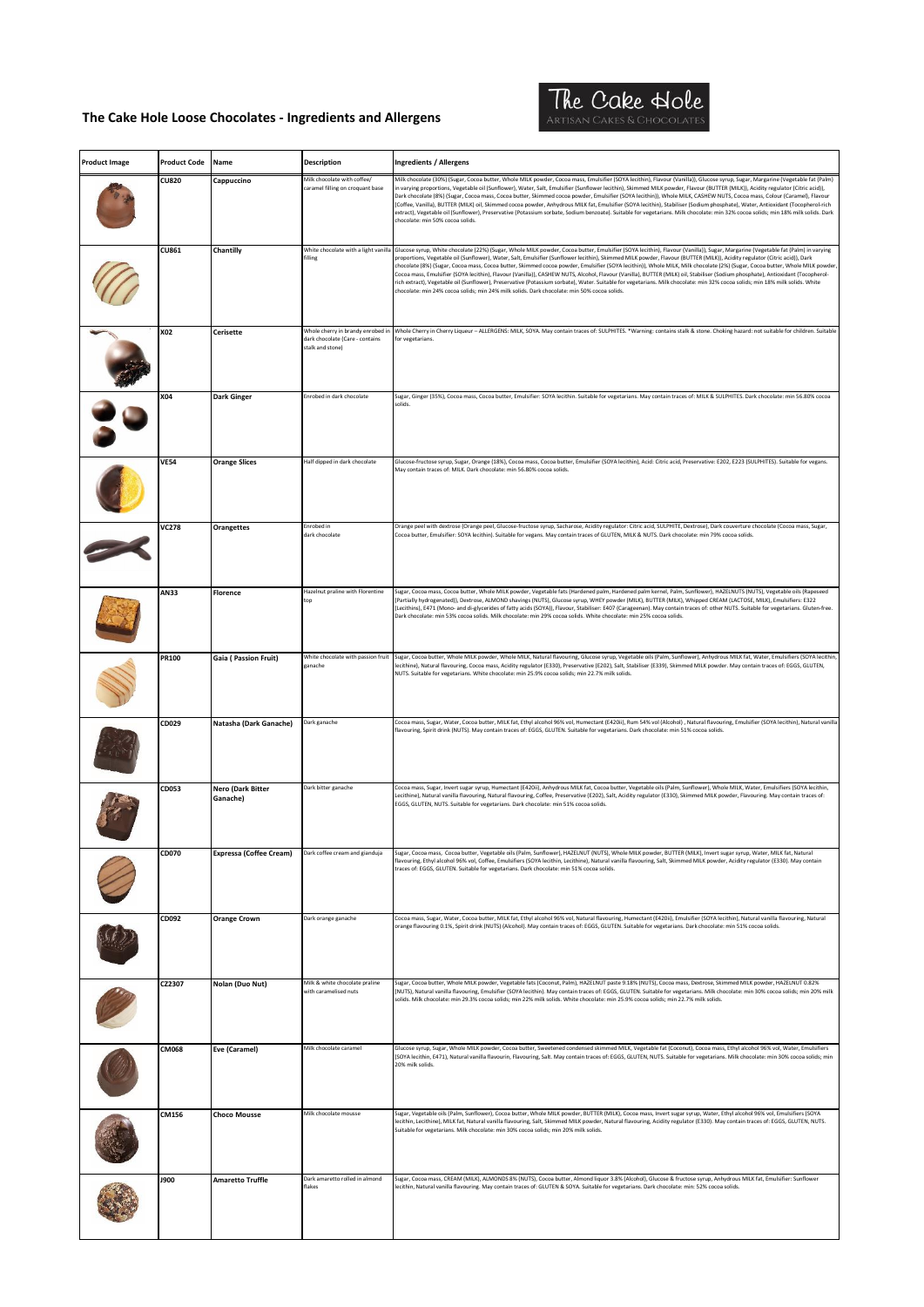

| <b>Product Image</b> | <b>Product Code</b> | Name                            | <b>Description</b>                                                             | <b>Ingredients / Allergens</b>                                                                                                                                                                                                                                                                                                                                                                                                                                                                                                                                                               |
|----------------------|---------------------|---------------------------------|--------------------------------------------------------------------------------|----------------------------------------------------------------------------------------------------------------------------------------------------------------------------------------------------------------------------------------------------------------------------------------------------------------------------------------------------------------------------------------------------------------------------------------------------------------------------------------------------------------------------------------------------------------------------------------------|
|                      | <b>J903</b>         | <b>Cointreau Truffle</b>        | Cointreau in dark chocolate                                                    | Cocoa mass, Sugar, Cream (MILK), Cocoa butter, Cointreau® (Alcohol) 5%, Glucose syrup, Anhydrous MILK fat, Invert sugar syrup, Emulsifier: Sunflower lecithin, Natural vanilla<br>flavouring. Suitable for vegetarians. May contrain traces of NUTS, SOYA & GLUTEN. Dark chocolate: min 52% cocoa solids.                                                                                                                                                                                                                                                                                    |
|                      |                     |                                 |                                                                                |                                                                                                                                                                                                                                                                                                                                                                                                                                                                                                                                                                                              |
|                      | <b>J904</b>         | <b>Whisky Truffle</b>           | Whisky in milk chocolate                                                       | Sugar, CREAM (MILK), Cocoa butter, Whole MILK powder, Cocoa mass, Liquor: Whisky 3.9%, Glucos-efructose syrup, Emulsifier: Sunflower lecithin, Anhydrous MILK fat,<br>Flavouring. May contain traces of: NUTS, GLUTEN & SOYA. Suitable for vegetarians. Milk chocolate: min 32% cocoa solids; min 18% milk solids.                                                                                                                                                                                                                                                                           |
|                      | <b>J906</b>         | <b>Irish Cream Truffle</b>      | Irish cream in milk and white<br>chocolate                                     | Sugar, Cocoa butter, CREAM (MILK), Whole MILK powder, Cocoa mass, Irish cream 3.9% (Alcohol) (contains MILK), Glucose-fructose syrup, Skimmed MILK powder, Alcohol,<br>Emulsifier: Sunflower lecithin, Natural vanilla flavouring. Suitable for vegetarians. May contain traces of: NUTS, SOYA & GLUTEN. White chocolate: min 23% cocoa solids; min 20%<br>milk solids.                                                                                                                                                                                                                      |
|                      | <b>J909</b>         | <b>Champagne Truffle</b>        | Champagne in white chocolate                                                   | Sugar, Cocoa butter, Cream (MILK), Whote MILK powder, Liquor: Marc de Champagne (Alcohol) 4.2%, Cocoa mass, Skimmed MILK powder, Glucose-fructose syrup, Emulsifier:<br>Sunflower lecithin, Natural vanilla flavouring. Suitable for vegetarians. May contain traces of: NUTS, SOYA & GLUTEN. White chocolate: min 23% cocoa solids; min 20% milk solids                                                                                                                                                                                                                                     |
|                      | <b>J911</b>         | <b>Cognac Truffle</b>           | Cognac in white on milk chocolate                                              | Sugar, Cream (MILK), Cocoa butter, Whole MILK powder, Cognac (Alcohol) (4.7%), Cocoa mass, Glucose-fructose syrup, Skimmed MILK powder, Emulsifier: Sunflower lecithin,<br>Natural vanilla flavouring. Suitable for vegetarians. May contain traces of: NUTS, SOYA & GLUTEN. Milk chocolate: min 32% cocoa solids; min 18% milk solids.                                                                                                                                                                                                                                                      |
|                      | <b>J919</b>         | <b>Orange Truffle</b>           | Orange ganache                                                                 | Sugar, Cocoa mass, Vegetable fat (Palm, Palm kernel, Rapeseed), Cocoa butter, Decoration (Sugar, Cocoa butter, Whole MILK powder, Skimmed MILK powder, Emulsifier:<br>-<br>Sunflower lecithin, Colour: E160c, Flavouring), Whole MILK powder, Skimmed MILK powder, MILK fat, LACTOSE (MILK), WHEY powder (MILK), Dextrose, Emulsfier (Sunflower<br>lecithin), Flavourings (Orange, Vanilla). May contain traces of: NUTS, SOYA & GLUTEN. Suitable for vegetarians. Dark chocolate" min 52% cocoa solids.                                                                                     |
|                      | <b>J926</b>         | <b>Salted Caramel Truffle</b>   | Creamy salted caramel filling                                                  | Sugar, Glucose syrup, Cocoa mass, Sweetened condensed skimmed MILK (Skimmed MILK, Sugar), Cocoa butter, Dextrose, Coconut oil, Humectant: Sorbitol, Whole MILK powder,<br>MILK fat, Water, Emulsifier (Sunflower lecithin, Mono- & d-iglycerides of fatty acids), Salt, Sea salt, Skimmed MILK powder, Stabiliser: E339ii, Natural flavours (Caramel, Vanilla).<br>May contain traces of: NUTS, SOYA & GLUTEN. Suitable for vegetarians. Dark chocolate: min 52% cocoa solids. Milk chocolate: min 32% cocoa solids.                                                                         |
|                      | <b>J935</b>         | <b>Pink Gin Truffle</b>         | Gin ganache in<br>dark chocolate enrobed in a pink<br>coloured white chocolate | iugar, Cocoa mass, CREAM (MILK), Cocoa butter, Gin 6% (Alcohol), Glucose syrup, Anhydrous MILK fat, Invert sugar syrup, Emulsifier: Sunflower lecithin (E322), Bitter flavour<br>[Plant extract), Whole MILK powder, Natural flavours, Skimmed MILK powder, Colour: Beetroot red. May contain traces of: NUTS, PEANUTS, GLUTEN & SOYA. Suitable for<br>egetarians. Dark chocolate: min: 52% cocoa solids.                                                                                                                                                                                    |
|                      | J172                | <b>Caramel Sea Salt Dark</b>    | Caramel sea salt in dark<br>chocolate                                          | Sugar, Cocoa mass, Glucose syrup, Cocoa butter, Condensed skimmed MILK with sugar, Dextrose, Coconut oil, Sea salt, Anhydrous MILK fat, Humectant: Sorbitol, Water, Whole<br>MILK powder, Emulsifiers (Sunflower lecithin, Mono- & di-glycerides of fatty acids), Salt, Skimmed MILK powder, Stabiliser: Sodium phosphate E339 (ii), Natural flavours. May<br>contain traces of: NUTS, GLUTEN, SOYA. Suitable for vegetarians. Dark chocolate: min 52% cocoa solids.                                                                                                                         |
|                      | <b>J811</b>         | <b>Bouche Orange White</b>      | Orange ganache topped with<br>orange                                           | Sugar, Cocoa mass, Cocoa butter, Whole MILK powder, Water, Glucose syrup, Orange jelly (Sugar, Glucose syrup, Water, Thickener E440, Acidity regulator: E330, EGG white,<br>Flavour, Colour (E160a, E163)), Anhydrous MILK fat, Skimmed MILK powder, Emulsifier: Sunflower lecithin & SOYA lecithin, Concentrated orange purée, Flavouring (Natural<br>ranilla, Natural lemon), Acid: Citric acid (E330), Peservative: Potassium sorbate (E202), Colour: Beta carotene (E160a ii). May contain traces of: NUTS & GLUTEN. Suitable for<br>regetarians. White chocolate: min 23% cocoa solids. |
|                      | JC06                | <b>Seashells</b>                | Praline filled marbled seashells                                               | Sugar, Hazelnuts (NUTS) 22,8%, Cocoa butter, Whole MILK powder, Cocoa mass, Fat reduced cocoa powder, Skimmed MILK powder, Emulsifier: Sunflower lecithin, Natural vanilla<br>lavouring. May contain traces of: other NUTS, GLUTEN & SOYA.Suitable for vegetarians. Milk chocolate: min 32% cocoa solids. Dark chocolate: min 52% copcoa solids. White<br>chocolate: min 23% cocoa solids.                                                                                                                                                                                                   |
|                      | JC709               | <b>Red Foiled Praline Heart</b> | Milk chocolate with praline                                                    | Sugar, HAZELNUTS 15.3% (NUTS), Cocoa butter, Whole MILK powder, Cocoa mass, Palm oil, Emulsifier: Sunflower lecithin, Natural vanilla flavour. May contain traces of: other<br>NUTS, SOYA & GLUTEN. Suitable for vegetarians. Milk chocolate: min 32% cocoa solids; min 18% milk solids.                                                                                                                                                                                                                                                                                                     |
|                      | MT21                | <b>Cocoa Dusted Truffle</b>     | Plain cocoa dusted french truffles                                             | Vegetable fats (Coconut, Palm kernel), Sugar, Fat-reduced cocoa powder, WHEY powder (MILK), Cocoa powder, Emulsifier: SOYA lecithins. May contain traces of: EGGS, GLUTEN &<br>NUTS. Suitable for vegetarians.                                                                                                                                                                                                                                                                                                                                                                               |
|                      | D11                 | <b>Milk Flaked Truffle</b>      | Milk chocolate buttercream                                                     | Sugar, Cocoa butter, Whole MILK powder, Vegetable fat (Palm), Cocoa mass, Anhydrous MILK fat, Emulsifier: SOYA lecithin, Natural vanilla flavouring. May contain traces of:<br>GLUTEN & NUTS. Suitable for vegetarians. Milk chocolate: min 33% cocoa solids; min 18% milk solids.                                                                                                                                                                                                                                                                                                           |
|                      | D61                 | <b>Dark Flaked Truffle</b>      | Dark chocolate buttercream                                                     | Sugar, Cocoa mass, Vegetable fat (Palm), Anhydrous MILK fat, Cocoa butter, Fat-reduced cocoa powder, Emulsifier: SOYA lecithin. May contain traces of: GLUTEN & NUTS. Suitable<br>for vegetarians. Dark chocolate: min 55% cocoa solids.                                                                                                                                                                                                                                                                                                                                                     |
|                      | <b>VC296</b>        | <b>White Flaked Truffle</b>     | White chocolate buttercream                                                    | White chocolate (Sugar, Whole MILK powder, Cocoa butter, Skimmed MILK powder, Emulsifier: SOYA lecithin, Natural vanilla flavour), CREAM (MILK), BUTTER (MILK), Sugar<br>(Sugar, Glucose syrup), Glycerol E422, Alcohol. Suitable for vegetarians. May contain traces of GLUTEN, NUTS & SULPHITE >10ppm.                                                                                                                                                                                                                                                                                     |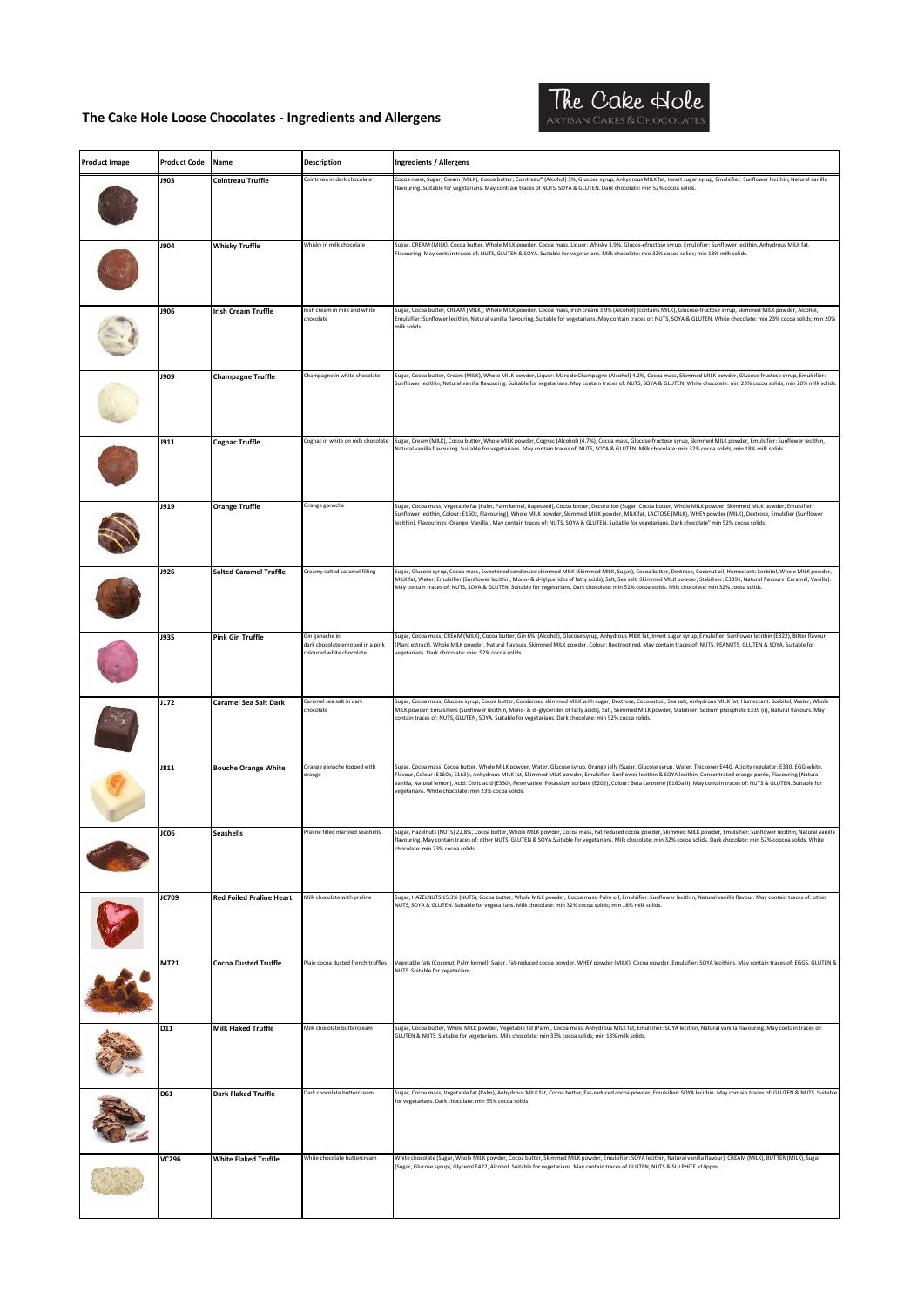

| <b>Product Image</b> | <b>Product Code</b> | Name                                     | <b>Description</b>                                      | <b>Ingredients / Allergens</b>                                                                                                                                                                                                                                                                                                                                                                                                                                                                                                                                                                                                                                               |
|----------------------|---------------------|------------------------------------------|---------------------------------------------------------|------------------------------------------------------------------------------------------------------------------------------------------------------------------------------------------------------------------------------------------------------------------------------------------------------------------------------------------------------------------------------------------------------------------------------------------------------------------------------------------------------------------------------------------------------------------------------------------------------------------------------------------------------------------------------|
|                      | KY01                | <b>Rose Fondant Cream</b>                | Rose fondant cream in dark<br>chocolate                 | , iugar 62%, Dark chocolate 25% (Sugar, Cocoa mass, Cocoa butter, Emulsifier: SOYA lecithin, Natural vanilla), Glucose syrup 10%, Rose otto, Natural flowers, Acacia gum,<br>Colouring: E120. May contain traces of: MILK, NUTS. Dark chocolate: min 53.8% cocoa solids.                                                                                                                                                                                                                                                                                                                                                                                                     |
|                      |                     |                                          |                                                         |                                                                                                                                                                                                                                                                                                                                                                                                                                                                                                                                                                                                                                                                              |
|                      | KY02                | <b>Violet Fondant Cream</b>              | Violet fondant cream in dark<br>chocolate               | Sugar 62%, Dark chocolate 25% (Sugar, Cocoa mass, Cocoa butter, Emulsifier: SOYA lecithin, Natural vanilla), Glucose syrup 10%, Violet flavour, Natural flowers, Acacia gum,<br>Colouring: E120, E131, E132. May contain traces of: MILK, NUTS. Dark chocolate: min 53.8% cocoa solids.                                                                                                                                                                                                                                                                                                                                                                                      |
|                      | <b>EP837</b>        | <b>Salted Caramel Cupcake</b>            | Salted caramel and cream                                | Sugar, vegetable fats (palm, rapeseed, sunflower), cocoa butter, glucose syrup, whole MILK powder, invert sugar, skimmed MILK powder, water, cocoa mass, LACTOSE, butter<br>concentrate (MILK), condensed MILK, emulsifier (SOYA lecithin), stabiliser (E422), salt, natural vanilla flavouring, natural flavouring, colours (E100, E120). May contain traces of:<br>EGGS, GLUTEN, NUTS.                                                                                                                                                                                                                                                                                     |
|                      | EP834               | <b>Lemon Cheesecake</b><br>Cupcake       | emon cheesecake and cream.                              | iugar, cocoa butter, whole MILK powder, vegetable oil (palm), vegetable fats (palm, rapeseed, sunflower), skimmed MILK powder, LACTOSE, MILK fat, natural flavouring (MILK),<br>cocoa mass, emulsifier (SOYA lecithin), natural citrus flavouring (GLUTEN), natural vanilla flavouring, colour (E100), natural lemon flavouring. May contain traces of: EGGS, NUTS.                                                                                                                                                                                                                                                                                                          |
|                      | <b>EP832</b>        | <b>Almond Cupcake</b>                    | Almond praline and cream                                | Sugar, vegetable fats (sunflower, palm, rapeseed), ALMOND, cocoa butter, whole MILK powder, skimmed MILK powder, cocoa mass, LACTOSE, emulsifier (SOYA lecithin), natural<br>vanilla flavouring, glazing agent E904), colour (E171), beetroot syrup. May contain traces of: EGGS, GLUTEN.                                                                                                                                                                                                                                                                                                                                                                                    |
|                      | <b>EP835</b>        | <b>Strawberries and Cream</b><br>Cupcake | Strawberry fondant and cream                            | Sugar, vegetable fats (palm, rapeseed, sunflower), cocoa butter, whole MILK powder, glucose syrup, skimmed MILK powder, water, LACTOSE, invert sugar, cocoa mass,<br>strawberry, vegetable oil (coconut), Ethyl Alcohol 96% Vol., emulsifiers (SOYA lecithin, E471), fructose, dextrose, WHEAT starch (GLUTEN), natural vanilla flavouring, acidity<br>regulators (E330, E331), black carrot juice concentrate, alcohol, strawberry juice concentrate, natural flavouring, thickener (E1422), natural strawberry flavouring with other<br>natural flavourings, colours (E120, E160a, E100), curcumin extract, salt, glazing agent (E901). May contain traces of: EGGS, NUTS. |
|                      | EP833               | Cappucino Cupcake                        | Cappucino ganache and cream                             | Sugar, cocoa butter, whole MILK powder, vegetable fats (palm, rapeseed, sunflower), skimmed MILK powder, invert sugar, cream (MILK), LACTOSE, glucose syrup, cocoa mass,<br>stabiliser (E422), emulsifier (SOYA lecithin), Ethyl Alcohol 96% Vol., glucose, vegetable oils (palm kernel, palm, sunflower), WHEAT starch (GLUTEN), natural vanilla flavouring,<br>roasted coffee bean, SOYA flour, flavouring, anhydrous MILK fat. May contain traces of: EGGS, NUTS.                                                                                                                                                                                                         |
|                      | <b>EP838</b>        | <b>Raspberry Cupcake</b>                 | Raspberry ganache and cream                             | Sugar, cocoa butter, vegetable fats (palm, rapeseed, sunflower), whole MILK powder, invert sugar, skimmed MILK powder, stabilisers (E422, E440), glucose syrup, LACTOSE, cocoa<br>mass, cream (MILK), butter concentrate (MILK), Framboise 50% vol., raspberry concentrate, emulsifier (SOYA lecithin), red grape juice, raspberry, dextrose, natural raspberry<br>flavouring, colours (E120, E160a, E171), natural vanilla flavouring, rice flour, acidity regulator (E330), natural flavouring, glazing agent (E904), vegetable oil (coconut), salt. May<br>contain traces of: EGGS, GLUTEN, NUTS.                                                                         |
|                      | EP6169              | <b>Red Velvet Cupcake</b>                | Red Velvet cheesecake berry<br>ganache and cream        | Sugar, cocoa butter, vegetable fats (palm, rapeseed, sunflower), whole MILK powder, glucose syrup,<br>skimmed MILK powder, cocoa mass, invert sugar, LACTOSE, cream (MILK), vegetable oils (palm,<br>sunflower), natural flavouring (MILK), Ethyl Alcohol 96% Vol., raspberry, emulsifiers (SOYA lecithin, lecithine),<br>water, natural vanilla flavouring, beetroot juice, raspberry pulp, colour (E120), thickener (E1422), blackberry,<br>concentrated blueberry juice, Sea Salt, acidity regulator (E330), salt, flavouring.                                                                                                                                            |
|                      | EP5726              | <b>Cherry Ganache Cupcake</b>            | Cherry ganache cupcake                                  | Sugar, cocoa butter, whole MILK powder, vegetable fats (palm, rapeseed, sunflower), skimmed MILK powder,<br>glucose syrup, invert sugar, LACTOSE, cream (MILK), flavouring, stabiliser (E422), Kirsch 60%vol, cocoa<br>mass, butter concentrate (MILK), inulin, raspberry, emulsifier (SOYA lecithin), cranberry, natural vanilla<br>flavouring, colours (E120, E160a), acidity regulator (E330), salt, vegetable oil (sunflower). May contain traces<br>of: EGGS, GLUTEN, NUTS.                                                                                                                                                                                             |
|                      | EP6623              | Framboise                                | Raspberry ganache                                       | Sugar, cocoa butter, cocoa mass, whole MILK powder, cream (MILK), glucose syrup, invert sugar, Framboise 50% vol., Ethyl Alcohol 96% Vol., raspberry concentrate, emulsifier<br>OYA lecithin), natural vanilla flavouring, acidity regulator (E330), natural flavouring, skimmed MILK powder, concentrate (carrot), stabiliser (E440), colour (E120). May contain<br>traces of: EGGS, GLUTEN, NUTS.                                                                                                                                                                                                                                                                          |
|                      | EP6622              | Cerise                                   | Kirsch ganache with cherry liqueur<br>in dark chocolate | Cocoa mass, sugar, cherry liqueur 24%vol, glucose syrup, invert sugar, cocoa butter, Kirsch 60%vol, Ethyl Alcohol 96%Vol., anhydrous MILK fat, emulsifier (SOYA lecithin), whole<br>MILK powder, skimmed MILK powder, colours (E120, E100), natural vanilla flavouring. May contain traces of: EGGS, GLUTEN, NUTS.                                                                                                                                                                                                                                                                                                                                                           |
|                      | EP864               | Poire William                            | Pear ganache in dark chocolate                          | Sugar, cocoa mass, cocoa butter, whole MILK powder, glucose syrup, invert<br>sugar, cream (MILK), Poire William 50% vol., skimmed MILK powder, anhydrous MILK fat, emulsifier (SOYA lecithin), natural vanilla flavouring, natural flavouring, colours (E141,<br>E100). May contain traces of: EGGS, GLUTEN, NUTS.                                                                                                                                                                                                                                                                                                                                                           |
|                      | <b>EP855</b>        | <b>Honey Crunch</b>                      | Praline and croquant with liquid<br>honey base          | Sugar, cocoa butter, whole MILK powder, honey, HAZELNUT, cocoa mass, ALMOND, LACTOSE, emulsifier (SOYA<br>lecithin), natural vanilla flavouring, dextrose, colour (E100). May contain traces of: EGGS, GLUTEN.                                                                                                                                                                                                                                                                                                                                                                                                                                                               |
|                      | EP721               | <b>Chocolate Brownie</b>                 | Chocolate cream with crispy<br>biscuits                 | Sugar, vegetable oil (palm, rapeseed), cocoa mass, whole MILK powder, cocoa butter, WHEAT flour, rice flour,<br>skimmed cocoa powder, anhydrous MILK fat, emulsifier (SOYA lecithin), raising agents (E501, E500, E503), butter concentrate (MILK), natural vanilla flavouring, MILK fat, salt,<br>skimmed MILK powder. May contain traces of: EGGS, NUTS.                                                                                                                                                                                                                                                                                                                   |
|                      | EP709               | <b>Crème Brulee</b>                      | Crème brulée ganache with sugar<br>top                  | Sugar, cocoa butter, whole MILK powder, maple syrup, cream (MILK), sugar cane, cocoa mass, glucose syrup, butter<br>concentrate (MILK), invert sugar, vegetable oil (palm), skimmed MILK powder, Ethyl Alcohol 96% Vol., MILK fat,<br>emulsifier (SOYA lecithin), natural flavouring, natural vanilla flavouring, colour (E160a). May contain traces of: EGGS,<br>GLUTEN, NUTS.                                                                                                                                                                                                                                                                                              |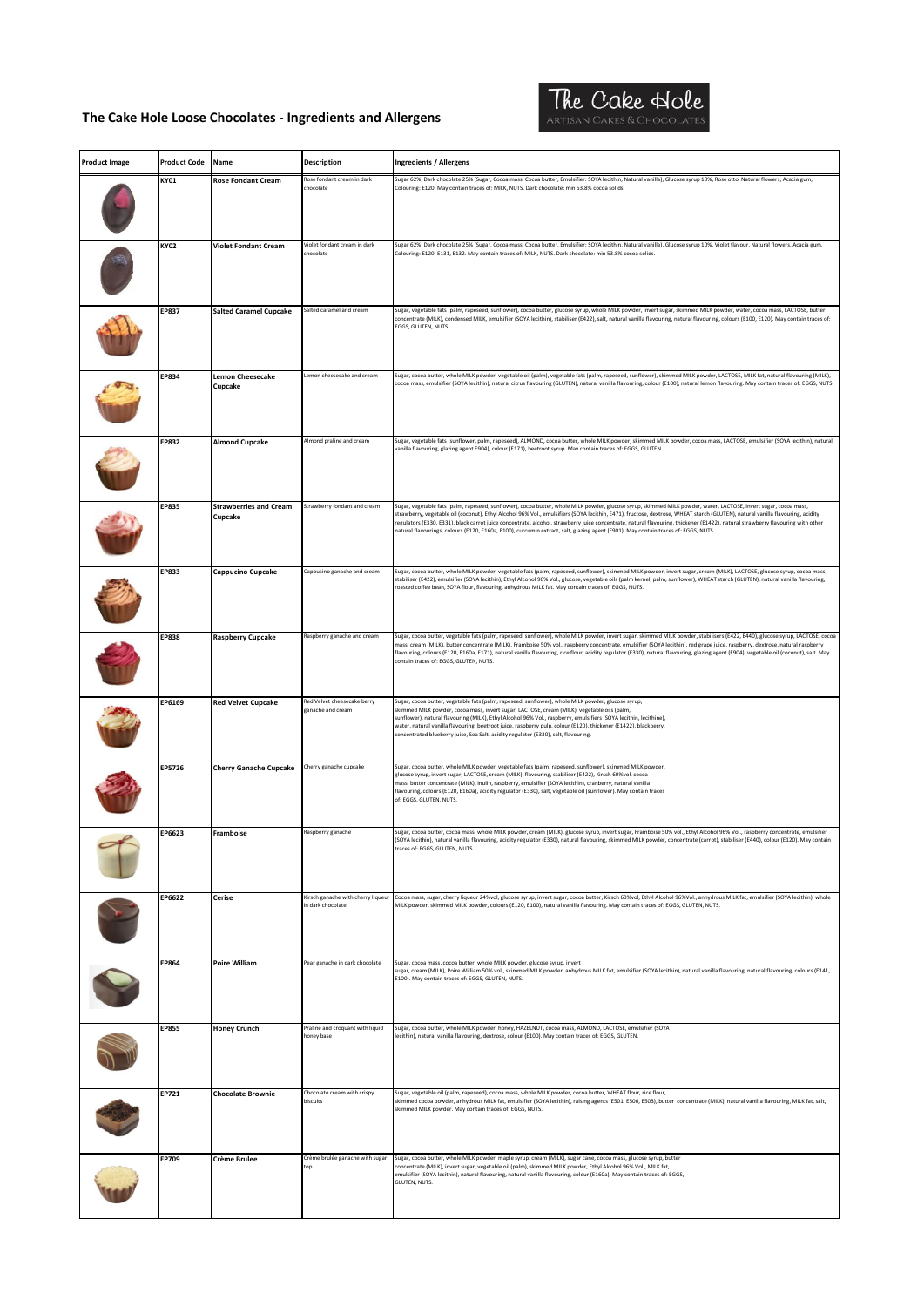

| <b>Product Image</b> | <b>Product Code</b> | Name                                            | <b>Description</b>                                      | <b>Ingredients / Allergens</b>                                                                                                                                                                                                                                                                                                                                                                                                                                                                                                                                                             |
|----------------------|---------------------|-------------------------------------------------|---------------------------------------------------------|--------------------------------------------------------------------------------------------------------------------------------------------------------------------------------------------------------------------------------------------------------------------------------------------------------------------------------------------------------------------------------------------------------------------------------------------------------------------------------------------------------------------------------------------------------------------------------------------|
|                      | EP717               | <b>Florentine</b>                               | Almond praline topped with                              | Sugar, ALMOND, cocoa butter, whole MILK powder, cocoa mass, vegetable fat (sunflower), butter (MILK), glucose<br>syrup, skimmed MILK powder, emulsifier (SOYA lecithin), honey, HAZELNUT, cream (MILK), natural vanilla flavouring,                                                                                                                                                                                                                                                                                                                                                        |
|                      |                     |                                                 | pistachio / almond florentine                           | PISTACHIOS. May contain traces of: EGGS, GLUTEN.                                                                                                                                                                                                                                                                                                                                                                                                                                                                                                                                           |
|                      | EP265               | Cerneau                                         | Marzipan and walnut in dark<br>chocolate                | Sugar, ALMOND, cocoa mass, WALNUTS, glucose, stabilisers (E422, E420), cocoa butter, anhydrous MILK fat, emulsifier (SOYA lecithin). May contain traces of: EGGS, GLUTEN.                                                                                                                                                                                                                                                                                                                                                                                                                  |
|                      | <b>EP868</b>        | <b>Orange Amande</b>                            | Almond praline with pieces of<br>orange                 | Sugar, cocoa butter, whole MILK powder, ALMOND, cocoa mass, HAZELNUT, vegetable fats (sunflower, palm), skimmed MILK powder, concentrated apple pulp, stabiliser (E422),<br>glucose-fructose syrup, emulsifier (SOYA lecithin), orange<br>juice concentrate, natural vanilla flavouring, WHEAT bran (GLUTEN), rice starch, natural<br>orange flavouring, acidity regulator (E330), thickener (E440), antioxidant<br>(E300), colour (E100). May contain traces of: EGGS.                                                                                                                    |
|                      | EP702               | Carre Café                                      | Dark coffee ganache                                     | Sugar, cocoa mass, cocoa butter, whole MILK powder, glucose syrup, invert sugar, cream (MILK), Ethyl Alcohol 96%<br>Vol., vegetable oils (palm kernel, palm, sunflower), skimmed MILK powder, roasted coffee bean, anhydrous MILK fat,<br>emulsifier (SOYA lecithin), SOYA flour, natural vanilla flavouring. May contain traces of: EGGS, GLUTEN, NUTS.                                                                                                                                                                                                                                   |
|                      | <b>EP856</b>        | <b>Forest Fruit</b>                             | Forest berry ganache                                    | Sugar, cocoa butter, whole MILK powder, glucose syrup, invert sugar, cream (MILK), cocoa mass, cranberry, Ethyl<br>Alcohol 96% Vol., skimmed MILK powder, LACTOSE, blackberry, raspberry, strawberry, emulsifier (SOYA lecithin),<br>beetroot juice, natural vanilla flavouring, raspberry pulp, thickener (E1422), concentrated blueberry juice, vegetable oil<br>(sunflower), acidity regulator (E330), natural flavouring. May contain traces of: EGGS, GLUTEN, NUTS.                                                                                                                   |
|                      | EP722               | <b>Kir Royale</b>                               | Blackcurrant fondant and<br>champagne ganache           | Sugar, cocoa mass, cocoa butter, glucose syrup, whole MILK powder, invert sugar, Marc de champagne, cream (MILK), skimmed MILK powder, Ethyl Alcohol 96%Vol., beetroot<br>juice, anhydrous MILK fat, raspberry pulp, emulsifier (SOYA lecithin), thickener (E1422), raspberry, blackberry, concentrated blueberry juice, natural vanilla flavouring, acidity<br>regulator (E330), natural flavouring. May contain traces of: EGGS, GLUTEN, NUTS.                                                                                                                                           |
|                      | EP871               | Carla                                           | Coffee caramel                                          | Sugar, cocoa butter, glucose syrup, whole MILK powder, invert sugar, water, cocoa mass, butter concentrate (MILK), condensed MILK, coffee powder, stabiliser (E422), emulsifier<br>(SOYA lecithin), skimmed MILK powder, natural vanilla flavouring, natural flavouring, salt, mocha paste (MILK, SOYA), glazing agent (E904),                                                                                                                                                                                                                                                             |
|                      | F869                | <b>Pink Foiled Heart</b>                        | Soft caramel in milk chocolate                          | Sugar, Whole milk powder , cocoa butter , Glucose Syrup , Butter Oil ( Milk ) , Cocoa mass , water, lactose (milk), Skimmed milk powder , caramelized sugar , emulsifier : soy<br>lecithin, natural flavors, milk fat                                                                                                                                                                                                                                                                                                                                                                      |
|                      | 30614               | <b>Boheme Raspberry</b>                         | Smooth raspberry butter cream                           | Sugar, cocoa mass, vegetable fats [palm], cocoa butter, natural flavourings [natural flavouring, vanilla], water, cream powder (milk) 2.6%, dried whole milk,vegetable oil<br>[rapeseed], glucose syrup, anhydrous milk fat, fruit [raspberries 0.7%], lactose, whey powder (milk), emulsifiers [soya lecithin, mono-and diglycerides of fatty acids], alcohol,<br>skimmed milk powder, maltodextrin, condensed milk, colourings (beet red, paprika extract), acidity regulator [citric acid], salt 0.03%, stabilizer [disodium diphosphate]. Dark<br>chocolate: cocoa solids minimum 57%. |
|                      | LE0012-1            | <b>Prosecco Milk Truffle</b>                    | Milk chocolate truffle with<br>prosecco and pearl sugar | Sugar, cocoa butter, whole MILK powder, fresh cream (MILK), cocoa mass, glucose , pearl sugar, grappa di Prosecco (2%), sorbitol, (emulsifier) SOYA lecithin, lactose, natural<br>flavouring                                                                                                                                                                                                                                                                                                                                                                                               |
|                      | LE0773-1            | Marc De Champagne &<br><b>Raspberry Truffle</b> | Marc De Champ Truffle in white                          | Sugar, cocoa butter, whole MILK powder, fresh cream (MILK), glucose, marc de Champagne (3%), raspberry puree (3%), sorbitol, skimmed MILK powder, beetroot colour, natural<br>chocolate with Raspberry Sprinkle flavouring, (emulsifier) SOYA lecithin                                                                                                                                                                                                                                                                                                                                     |
|                      | LE0027-1            | Pink G&T Truffle                                | White dusted truffle with gin &<br>tonic                | Sugar, cocoa butter, whole MILK powder, fresh cream (MILK), icing sugar and E341, glucose, London Dry Gin (ethanol, water, coriander seeds, juniper berries, orange peel,<br>angelica root, cassia bark, lemon peel, orris root powder, cinnamon, liquorice root powder, nutmeg), sorbitol, skimmed MILK powder, invert sugar, (emulsifier) SOYA lecithin,<br>beetroot colour, Natural flavouring, juniper oil, citric acid                                                                                                                                                                |
|                      | <b>NR08</b>         | <b>Marzipan Strawberries</b>                    | De Luxe Marzipan<br>strawberries                        | Sugar, ALMONDS 34.83% (NUTS), Water, Invert sugar syrup, Glucose syrup, Humectant: Sorbitol, Ethyl alcohol, Invertase, Colouring (E120).<br>** Warning: contains inedible stalk. Choking hazard: not suitable for children**                                                                                                                                                                                                                                                                                                                                                               |
|                      | <b>BC46</b>         | <b>Milk Chocolate Callets</b>                   | Solid milk chocolate                                    | Sugar 42.0%; Cocoa butter 24.0%; Whole MILK powder 22.5%; Cocoa mass 11.0%; Emulsifier: SOYA lecithin <1%; Natural vanilla flavouring <1%. Suitable for vegetarians. Certified<br>Halal & Kosher                                                                                                                                                                                                                                                                                                                                                                                           |
|                      | <b>BC47</b>         | <b>Dark Chocolate Callets</b>                   | Solid Dark Chocolate                                    | Cocoa mass 43.5%; Sugar 43.5%; Cocoa butter 12.5%; Emulsifier: SOYA lecithin <1%; Natural vanilla flavouring <1%. May contain traces of: MILK. Suitable for vegans. Certified<br>Halal & Kosher                                                                                                                                                                                                                                                                                                                                                                                            |
|                      | <b>BC48</b>         | <b>White Chocolate Callets</b>                  | Solid White Chocolate                                   | Sugar 46.5%; Cocoa butter 29.5%; Whole MILK powder 23.5%; Emulsifier: SOYA lecithin <1%; Natural vanilla flavouring <1%. Suitable for vegetarians. Certified Halal & Kosher                                                                                                                                                                                                                                                                                                                                                                                                                |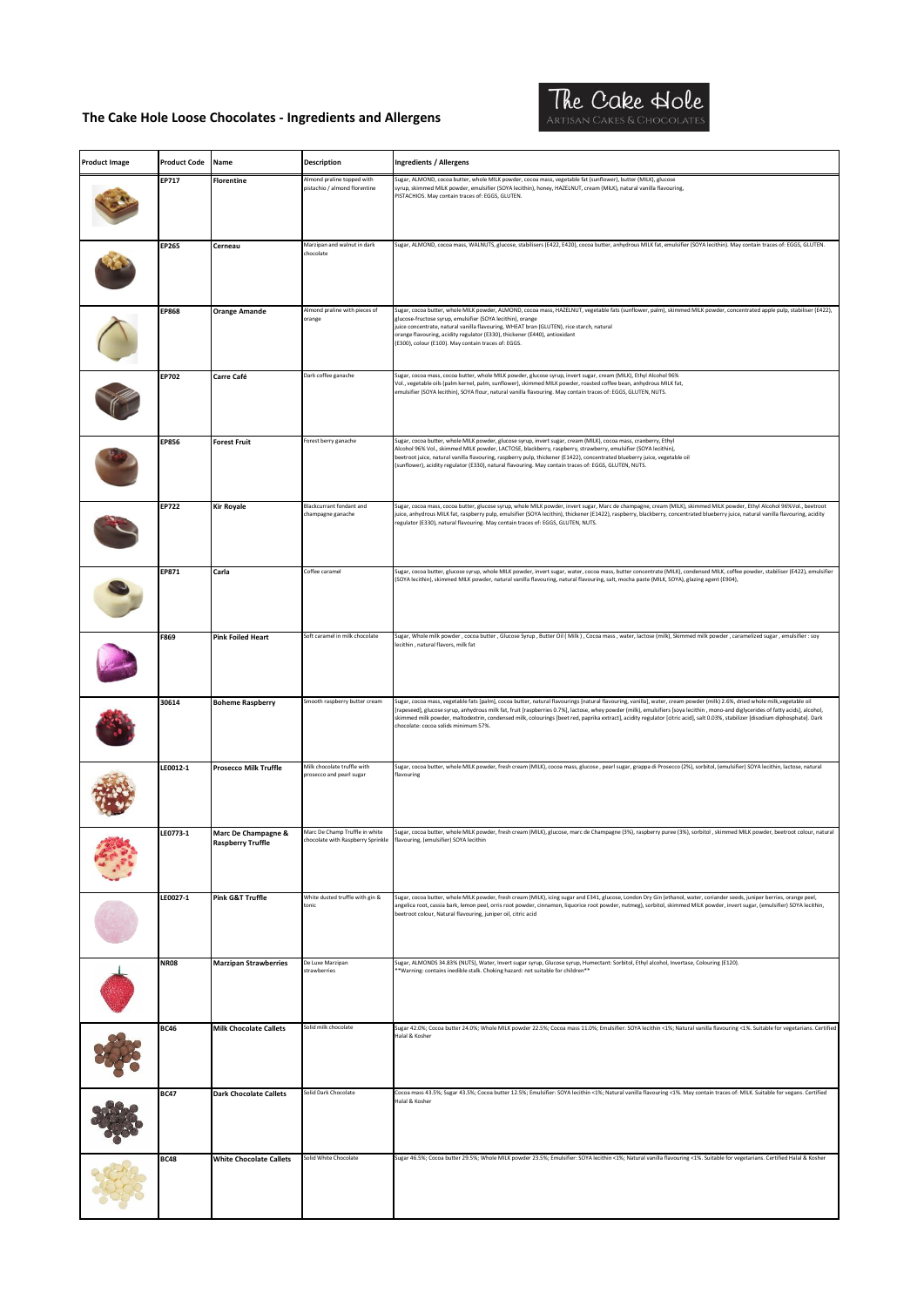

| <b>Product Image</b>            | <b>Product Code</b> | Name                            | <b>Description</b>                                | <b>Ingredients / Allergens</b>                                                                                                                                                                                                                                                                                                      |
|---------------------------------|---------------------|---------------------------------|---------------------------------------------------|-------------------------------------------------------------------------------------------------------------------------------------------------------------------------------------------------------------------------------------------------------------------------------------------------------------------------------------|
|                                 | <b>BC50</b>         | <b>Ruby Chocolate Callets</b>   | Solid Ruby chocolate;                             | Sugar 35.5%; Cocoa butter 29.5%; Skimmed MILK powder 16.5%; Whole MILK powder 12.5%; Cocoa mass 4.5%; Emulsifier: SOYA lecithin <1%; Acid: Citric acid <1%; Natural                                                                                                                                                                 |
|                                 |                     |                                 | intense fresh & fruity                            | vanilla flavouring <1%. Suitable for vegetarians. Certified Halal & Kosher                                                                                                                                                                                                                                                          |
|                                 | <b>NR09</b>         | <b>Assorted Marzipan Fruits</b> | De Luxe Assortment of<br>Handmade Marzipan Fruits | Sugar, ALMONDS (NUTS), Water, Invert sugar syrup, Glucose syrup, Humectant: Sorbitol, Ethyl alcohol, Invertase, Colours (E904, Annatto (E160b), E120, E141, E150, E161, E163).                                                                                                                                                      |
|                                 | U01                 | Pates de Fruits                 | Pates de fruits in whole fruit<br>shapes          | Flavours include: Strawberry, Pear, Lemon, Plum, Cherry, Pineapple, Mandarin, Blackcurrant. Ingredients: Fruit pulp (Apple) 51%, Sugar, Glucose, Binding agent: Apple pectin,<br>Acidulant: Citric acid, Elderberry concentrate, Spirulina & Safflower concentrate, Natural flavours. Suitable for vegans.                          |
| <b>Reduced Sugar Assortment</b> |                     |                                 |                                                   |                                                                                                                                                                                                                                                                                                                                     |
|                                 | <b>KL11</b>         | Ancona                          | Milk cointreau                                    | Sweetener (Maltitol), Full MILK powder, Cocoa butter, Vegetable fats (Palm), Cocoa mass, Fibre (Inulin), Natural flavour 1.9% (Cointreau®) (Alcohol), Emulsifier: SOYA lecithin,<br>Natural vanilla flavour. May contain traces of: NUTS. Suitable for vegetarians. Milk chocolate: min 35.7% cocoa solids; min 19.9% milk solids.  |
|                                 | <b>KL11</b>         | Arezzo                          | White Strawberry                                  | Sweetener (Maltitol), Cocoa butter, Full MILK powder, Vegetable fats (Palm), Fibre (Inulin), Strawberry pieces (0.6%), Natural strawberry flavouring, Emulsifier: SOYA lecithin,<br>Natural vanilla flavour. May contain traces of: NUTS. Suitable for vegetarians. White chocolate: min 29.1% cocoa solids; min 22.2% milk solids. |
|                                 | <b>KL11</b>         | Livorno                         | Dark praline                                      | Sweetener (Maltitol), Cocoa mass, Cocoa butter, HAZELNUTS (NUTS) 9%, Vegetable fats (Palm), Fibre (Inulin), Full MILK powder, Emulsifier: SOYA lecithin, Natural vanilla flavour.<br>May contain traces of: other NUTS. Suitable for vegetarians. Dark chocolate: min 40.5% cocoa solids; min 5.4% milk solids.                     |
|                                 | <b>KL11</b>         | Lucca                           | Milk coconut                                      | Sweetener (Maltitol), Cocoa butter, Full MILK powder, Vegetable fats (Palm), Cocoa mass, Fibre (Inulin), Coconut, Emulsifier: SOYA lecithin, Natural vanilla flavour, Natural<br>coconut flavouring. May contain traces of: NUTS. Suitable for vegetarians. Milk chocolate: min 35.7% cocao solids; min 20.8% milk solids.          |
|                                 | <b>KL11</b>         | Modena                          | Dark orange                                       | Seeetener (Maltitol), Cocoa mass, Vegetable fats (Palm), Cocoa butter, Full MILK powder, Fibre (Inulin), Orange pieces (1%), Emulsifier: SOYA lecithin, Natural vanilla flavour,<br>Natural orange flavouring. May contain traces of: NUTS. Suitable for vegetarians. Dark chocolate: min 59% cocoa solids; min 7.7% milk solids.   |
|                                 | <b>KL11</b>         | Napoli                          | White praline                                     | Sweetener (Maltitol), Cocoa butter, Full MILK powder, HAZELNUTS (NUTS) 9%, Vegetable fats (Palm), Fibre (Inulin), Cocoa mass, Emulsifier: SOYA lecithin, Natural vanilla flavour.<br>May contain traces of: other NUTS. Suitable for vegetarians. White chocolate: min 29.1% cocoa solids; min 19.8% milk solids.                   |
|                                 | <b>KL11</b>         | Perugia                         | White pistachio                                   | Sweetener (Maltitol), Cocoa butter, Full MILK powder, Vegetable fats (Palm), Fibre (Inulin), PISTACHIO (NUTS), Natural pistachio flavouring, Emulsifier: SOYA lecithin, Natural<br>vanilla flavour. May contain traces of: other NUTS. Suitable for vegetarians. White chocolate: min 29.1% cocoa solids; min 22.3% milk solids.    |
|                                 | <b>KL11</b>         | Pescara                         | Dark banana                                       | Sweetener (Maltitol), Cocoa mass, Vegetable fats (Palm), Cocoa butter, Full MILK powder, Fibre (Inulin), Emulsifier: SOYA lecithin, Natural vanilla flavouring, Natural banana<br>flavouring. May contain traces of: NUTS. Suitable for vegetarians. Dark chocolate: min 59% cocoa solids; min 7.8% milk solids.                    |
|                                 | <b>KL11</b>         | Pisa                            | Milk pistachio                                    | Sweetener (Maltitol), Full MILK powder, Cocoa butter, Vegetable fats (Palm), Cocoa mass, Fibre (Inulin), PISTACHIO flavour (NUTS), Natural PISTACHIO flavouring (NUTS),<br>Emulsifier: SOYA lecithin, Natural vanilla flavouring. May contain traces of: other NUTS. Milk chocolate: min 29.1% cocoa solids; min 20.9% milk solids. |
|                                 | <b>KL11</b>         | Ravenna                         | Milk praline                                      | Sweetener (Maltitol), Full MILK powder, Cocoa butter, HAZELNUTS (NUTS) 9%, Cocoa mass, Vegetable fats (Palm), Fibre (Inulin), Emulsifier: SOYA lecithin, Natural vanilla<br>flavouring. May contain traces of: other NUTS. Suitable for vegetarians. Milk chocolate: 35.7% cocoa solids; min 18.4% milk solids.                     |
|                                 | <b>KL11</b>         | Roma                            | Dark coffee                                       | Cocoa mass, Sweetener (Maltitol), Vegetable fats (Palm), Cocoa butter, Fibre (Inulin), Coffee 1%, Emulsifier: SOYA lecithin, Natural vanilla flavouring. May contain traces of: MILK<br>& NUTS. Suitable for vegans. Dark chocolate: min 59% cocoa solids.                                                                          |
|                                 | <b>KL11</b>         | Torino                          | White raspberry                                   | Sweetener (Maltitol), Cocoa butter, Full MILK powder, Vegetable fats (Palm), Fibre (Inulin), Natural rapsberry flavouring, Emulsifier: SOYA lecithin, Natural vanilla flavouring. May<br>contain traces of: NUTS. Suitable for vegetarians. White chocolate: min 29.1% cocoa solids; min 22.7% milk solids.                         |
|                                 | <b>KL11</b>         | Venezia                         | Dark mocha                                        | Cocoa mass, Sweetener (Maltitol), Vegetable fats (Palm), Cocoa butter, Fibre (Inlulin), Coffee 1%, Emulsifier: SOYA lecithin, Natural vanilla flavouring. May contain traces of: MILK<br>& NUTS. Suitable for vegetarians. Dark chocolate: min 59% cocoa solids.                                                                    |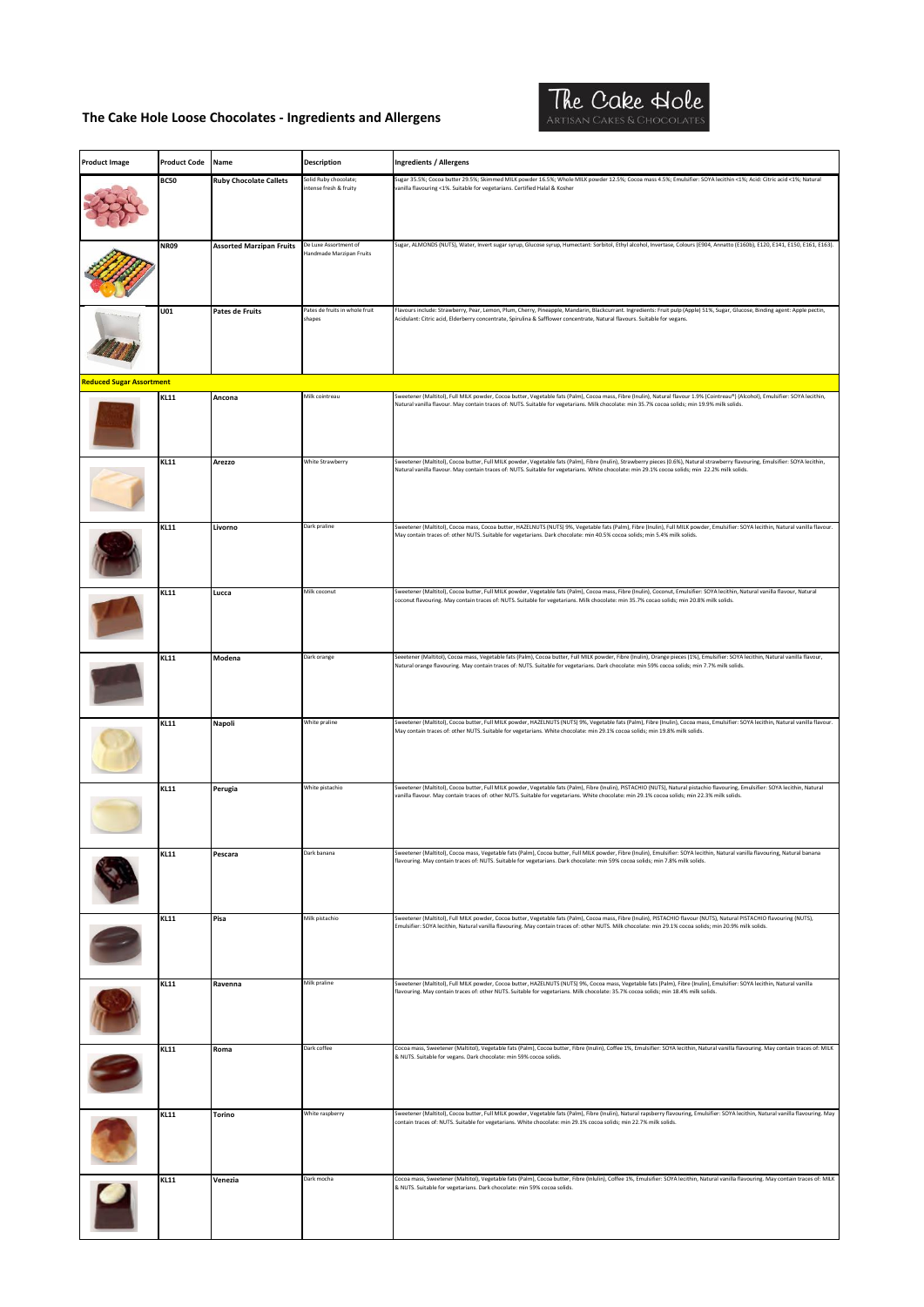

| <b>Product Image</b> | <b>Product Code</b>                                                                    | Name                                                   | <b>Description</b>                                                                                      | <b>Ingredients / Allergens</b>                                                                                                                                                                                                                                                                                                                                                                                                                                                                                                                                                                                             |
|----------------------|----------------------------------------------------------------------------------------|--------------------------------------------------------|---------------------------------------------------------------------------------------------------------|----------------------------------------------------------------------------------------------------------------------------------------------------------------------------------------------------------------------------------------------------------------------------------------------------------------------------------------------------------------------------------------------------------------------------------------------------------------------------------------------------------------------------------------------------------------------------------------------------------------------------|
|                      | <b>KL11</b>                                                                            | Verona                                                 | Milk amaretto                                                                                           | Sweetener (Maltitol), Full MILK powder, Cocoa butter, Vegetable fats (Palm), Cocoa mass, Fibre (Inulin), Spirit drink AMARETTO 1.9% (Alcohol), Emulsifier: SOYA lecithin, Natural                                                                                                                                                                                                                                                                                                                                                                                                                                          |
|                      |                                                                                        |                                                        |                                                                                                         | vaniila flavour. May contain traces of: NUTS. Suitable for vegetarians. Milk chocolate: min 35.7% cocoa solids; min 19.9% milk solids.                                                                                                                                                                                                                                                                                                                                                                                                                                                                                     |
| Seasonal             |                                                                                        |                                                        | Milk chocolate and praline                                                                              | Sugar, HAZELNUTS (NUTS) 19%, Whole MILK powder, Cocoa butter, Cocoa mass, Emulsifier: Sunflower lecithin, Flavouring, Paprika concentrate. May contain traces of:EGG,                                                                                                                                                                                                                                                                                                                                                                                                                                                      |
|                      | LM510                                                                                  | <b>Praline Penguin</b>                                 |                                                                                                         | GLUTEN, other NUTS, SOYA. Milk chocolate: min 30.9% cocoa solids; min 21.7% milk solids.                                                                                                                                                                                                                                                                                                                                                                                                                                                                                                                                   |
|                      | <b>LM525</b>                                                                           | <b>Praline Christmas Tree</b>                          | Milk chocolate and praline                                                                              | Sugar, HAZELNUTS (NUTS) 20%, Whole MILK powder, Cocoa butter, Cocoa mass, Emulsifier: Sunflower lecithin, Flavouring, Colourings (Carmine, Paprika extract, Curcumin,<br>Spirulina concentrate. May contain traces of: EGGS, GLUTEN, other NUTS, SOYA. Milk chocolate: min 30.9% cocoa solids; min 21.7% milk solids.                                                                                                                                                                                                                                                                                                      |
|                      | CB592                                                                                  | Solid milk chocolate<br>Santa                          | Milk chocolate                                                                                          | Sugar, Cocoa butter, Whole MILK powder, Cocoa mass, Skimmed MILK powder, Emulsifier (SOYA lecithin), Concentrate (Carrot), Natural vanilla flavouring, Colour (E120). May<br>contain traces of: EGGS, GLUTEN, NUTS. Milk chocolate: min 28.1% cocoa solids; min 15.9% milk solids.                                                                                                                                                                                                                                                                                                                                         |
|                      | <b>KY539</b>                                                                           | Milk chocolate caramel                                 | Milk chocolate and caramel                                                                              | Milk chocolate 47% (Sugar, Cocoa butter, Whole MILK powder, Cocoa mass, Emulsifier: SOYA lecithin, Natural vanilla), Caramel 47% (Sweetened condensed skimmed MILK,<br>Glucose syrup (SULPHITES), Golden syrup, Palm oil, BUTTER (MILK), Sugar, Water, Emulsifier: E471, Stabiliser: Pectin, Salt, Natural flavouring), Glucose syrup, Holly décor (Sugar,<br>Glucose syrup, Non-hydrogenated palm oil, Invert sugar, Water, Emulsifiers (E414, E471), Humectant E422, Spirulina powder, Colours (E100, E153, E160a, E162). May contain<br>traces of: NUTS. Milk chocolate: min 33.5% cocoa solids; min 21.7% milk solids. |
|                      | <b>LE503</b>                                                                           | <b>Christmas Pudding</b>                               | Domed dark chocolate truffle with<br>white chocolate & holly decoration                                 | Cocoa butter, Sugar, Fresh CreAM (MILK), Cocoa mass, Cocoa powder, Whole MILK powder, Rum 5.4% (Alcohol), Glucose, Sorbitol, Skimmed MILK powder, Palm oil, Sugar syrup,<br>Water, Acacia gum, Natural flavouring, Emulsifier: SOYA lecithin, Glycerine, Curcumin, Vegetable carbon, Fatty acids, Xanthan gum, Spirulina concentrate, Beetroot red, Carotene<br>May contain traces of: NUTS. Suitable for vegetarians & coeliacs. Dark chocolate: min 72% cocoa solids.                                                                                                                                                    |
|                      | LE0084-1                                                                               | <b>Brussel Sprout Truffle</b>                          | Creamy milk chocolate, sweet<br>vhite chocolate, smooth creamy<br>ganache with notes of sweet<br>orange | Sugar, cocoa butter, whole MILK powder, fresh cream (MILK), cocoa mass, sorbitol, glucose, glycerine, butter (MILK), skimmed MILK powder, (emulsifier) SOYA lecithin, natural<br>lavouring, sorbic acid, natural orange oil, copper chlorophyll, carotene, invertine<br>This product may contain traces of nuts.<br>Milk chocolate contains minimum 34% cocoa solids, 20% milk solids.<br>White chocolate contains minimum 30% cocoa butter, 20% milk solids.                                                                                                                                                              |
|                      | LM2448                                                                                 | Criola Cupcake                                         | Praline                                                                                                 | Sugar 39%, cocoa mass 23%, cocoa butter 11%, palmfat 9%, whole MILK powder 8%, shea fat 2%, freeze-dried<br>raspberries 2%, concentrated butter (MILK) 2%, coleseed oil 1%, coconut fat 1%, glucose syrup 1%, emulsifiers:<br>sunflower lecithin < 1%, SOY lecithin < 1%; MILK fat < 1%, sunflower oil < 1%, flavouring: natural vanilla flavouring <<br>1%. Can contain: GLUTEN, WHEAT, BARLEY, ALMONDS, HAZELNUTS. Milk chocolate: dry milk solids: 20% minimum.<br>Milk chocolate: cocoa solids: 33% minimum. White chocolate: dry milk solids: 22,8% minimum. White chocolate: cocoa<br>solids: 25,5% minimum.         |
|                      | LM2468                                                                                 | <b>Christmas Tree</b>                                  | Solid milk chocolate                                                                                    | Sugar 44%, whole MILK powder 23%, cocoa butter 23%, cocoa mass 10%, emulsifier: sunflower lecithin < 1%;<br>flavouring: natural vanilla flavouring < 1%; colourings: carmine < 1%, paprika extract < 1%, curcumin < 1%; spirulina<br>concentrate < 1%. Can contain: GLUTEN, WHEAT, BARLEY, SOY, ALMONDS, HAZELNUTS, WALNUT, PECAN NUTS,<br>PISTACHIO NUTS. Milk chocolate: dry milk solids: 21,7% minimum. Milk chocolate: cocoa solids: 30,9% minimum.**Azo-colourings: E102, E104, E110, E122, E124, E129 (May have<br>an adverse effect on activity and attention in children.)                                         |
|                      | DS830 10cm<br>DS831 12cm<br>DS832 14.5cm<br>DS833 17cm<br>DS834 18.6cm<br>DS835 22.9cm | <b>Milk Chocolate Egg Shell</b>                        | Half Egg Shell                                                                                          | Sugar, Whole MILK powder, Cocoa butter, Cocoa mass, Emulsifier: SOYA lecithin, Natural vanilla. Suitable for vegetarians. May contain traces of: GLUTEN, NUTS. Milk chocolate<br>contains: min 32.4% cocoa solids; min 22.7% milk solids.                                                                                                                                                                                                                                                                                                                                                                                  |
|                      | DS836 12cm<br>DS837 14.5cm<br>DS838 17cm                                               | White Chocolate Egg Shell Half Egg Shell               |                                                                                                         | Sugar, Cocoa butter, Whole MILK powder, Emulsifier: SOYA lecithin, Natural vanilla. Suitable for vegetarians. Milk chocolate contains: min 30.2% cocoa solids; min 21.5% milk<br>solids.                                                                                                                                                                                                                                                                                                                                                                                                                                   |
|                      | DS840 12cm<br>DS841 14.5cm<br>DS842 17cm<br>DS843 18.3cm                               | Dark Chocolate Egg Shell                               | Half Egg Shell                                                                                          | Sugar, Cocoa mass , Cocoa butter, Emulsifier: SOYA lecithin, Natural vanilla. Suitable for vegans. May contain traces of: GLUTEN, MILK, NUTS. Dark chocolate contains: min 52.1%<br>cocoa solids                                                                                                                                                                                                                                                                                                                                                                                                                           |
|                      | <b>HM855</b>                                                                           | Milk Chocolate Fluffy the<br><b>Bunny</b>              | Hollow decorated milk chocolate                                                                         | Sugar, Whole MILK powder, Cocoa butter, Cocoa mass, Natural flavour: Vanilla flavour, Emulsifier: SOYA lecithin (E322), Colours (Curcumin (E100i), Carmine (E120i), Paprika<br>extract, Capsanthin, Capsorubin (E160c)). May contain traces of: NUTS. Milk chocolate contains: 29.8% cocoa solids; min 24% milk solids. Dark chocolate contains: 50% cocoa<br>solids. White chocolate contains: min 23% cocoa solids: min 27% milk solids.                                                                                                                                                                                 |
|                      | <b>HM855</b>                                                                           | <b>Milk Chocolate Quacky</b><br><b>The Duck</b>        | Hollow decorated milk chocolate                                                                         | Sugar, Whole MILK powder, Cocoa butter, Cocoa mass, Natural flavour: Vanilla flavour, Emulsifier: SOYA lecithin (E322), Colours (Curcumin (E100i), Carmine (E120i), Paprika<br>extract, Capsanthin, Capsorubin (E160c)). May contain traces of: NUTS. Milk chocolate contains: 29.8% cocoa solids; min 24% milk solids. Dark chocolate contains: 50% cocoa<br>solids. White chocolate contains: min 23% cocoa solids: min 27% milk solids.                                                                                                                                                                                 |
|                      | JC837B                                                                                 | <b>Assorted Chocolate</b><br>Praline Mini Eggs in Foil | Blue and Green = Milk Praline<br>Orange and Pink = White Praline<br>Silver and Yellow = Dark Praline    | Sugar, Vegetable fat (Palm, Palm kernel), Cocoa mass, Cocoa butter, HAZELNUTS, Whole MILK powder, Dextrose, Fat-reduced cocoa powder, Skimmed MILK powder, Emulsifier:<br>Sunflower lecithin, MILK fat, Natural vanilla flavour. May contain traces of: GLUTEN, other NUTS, SOYA. Suitable for vegetarians. Milk chocolate contains: min 32% cocoa solids;<br>min 14% milk solids. Dark chocolate contains: min 52% cocoa solids. White chocolate contains: min 23% cocoa solids; min 20% milk solids.                                                                                                                     |
|                      | MX860                                                                                  | <b>Lauching Bunny 26cm</b>                             | Milk Chocolate decorated hollow<br><b>Bunny</b>                                                         | Sugar, Cocoa butter, Whole MILK powder, Skimmed MILK powder, Cocoa mass, Emulsifier (SOYA lecithin), Spices, Flavours (Natural vanilla). May contain traces of: NUTS. Milk<br>chocolate contains: min 31% cocoa solids; min 25% milk solids.                                                                                                                                                                                                                                                                                                                                                                               |